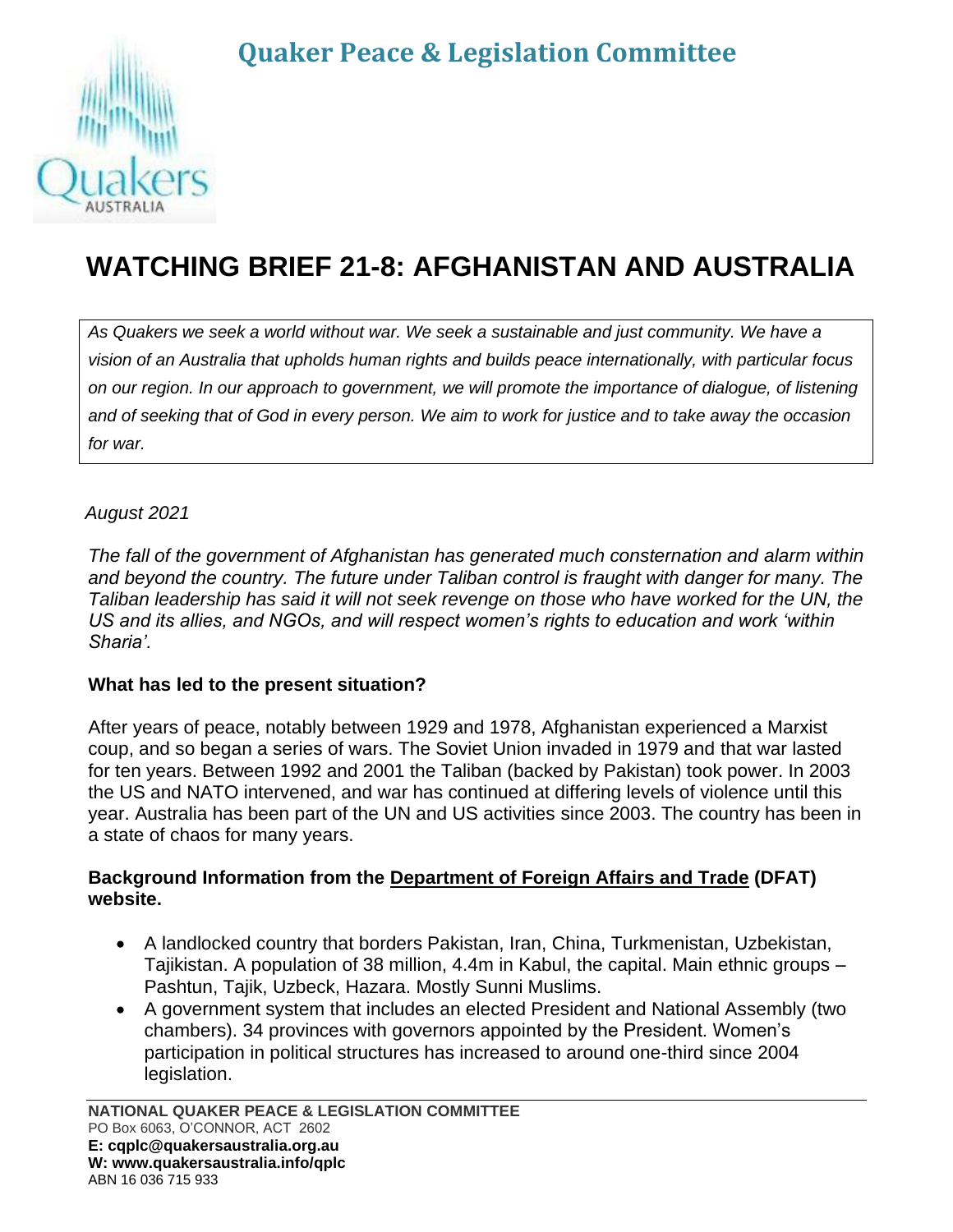- Between 2003 and 2014, following the defeat of the Taliban, the UN-mandated International Security Assistance Force (ISAF) sought to create security and stability. From 2015 this was replaced by the Resolute Support Mission (RSM) of NATO to assist the Afghan government. There has also been a UN Assistance Mission (UNAMA) since 2002 coordinating civilian efforts towards peace and reconciliation, monitoring human rights and promoting good governance. Australians have contributed to all these missions.
- Australia has had diplomatic relations with Afghanistan since 1969, and has focused especially on health and economic development. Since 2014 our government has given \$134m in humanitarian assistance, and in 2020-21 will give \$8m via the World Food Program, \$2m through the UN Office of Humanitarian Affairs, and \$1.5m through the UN Population Fund. Foreign aid has been given for agriculture.
- Australia has supported programs to empower women and girls, such as challenging violence against women, setting up protection centres, training police and judges in gender issues, and training teachers on women's rights. Australia has also supported education programs for girls in remote regions, and programs to improve women's economic wellbeing, under the international *Women, Peace and Security* framework.

# **Analysis and Commentary**

John Sopko, US Special Inspector-General for Afghanistan Reconstruction, reported in detail (August 2021) on the US role in Afghanistan as follows:

"The US government spent 20 years and \$145b trying to rebuild Afghanistan, its security forces, civilian government institutions, economy and civil society. The Department of Defence spent \$837b on warfighting. 2443 Americans and 1144 Allied troops have been killed and 20,666 UN troops wounded. At least 66,000 Afghan troops have been killed. More than 48,000 Afghan civilians have been killed, and at least 75,000 injured since 2001". He suggests that changing goals for intervention have been set over the years, and progress has been elusive.

William Maley (ANU) has written extensively about Afghanistan for many years. He has identified lessons to be learned from its history  $-$  (a) religion and politics are uneasy partners, (b) revolution is a dangerous process, and (c) civil society flourishes only when the state functions properly and does not constrain individual lives too much. In an article in *The Australian* on 8 July 2021 he says that the US preoccupation with Iraq prevented it from having a coherent strategy in Afghanistan. He draws attention to the plight of Afghanis who have worked with the US and its allies, as a result of the US decision to pull out rapidly. He says the Taliban is authoritarian – and arrogantly thinks that it has solutions to all the problems of the world. Its extreme behaviour while in power in earlier years makes it more likely it will not accommodate the other ethnic groups and this will lead to civil war.

Diana Sayed, of the Australian Muslim Women's Centre for Human Rights, said (*The Drum, ABC TV* on 16 August 2021) that Afghanis in the diaspora have for years experienced trauma, anxious about their families in Afghanistan, and have longed for a new era for their country. She said their hopes have been dashed and that the various advances for women are likely to be reversed by the Taliban. She called for action by the Australian Government to accept as many refugees as possible and to ensure that those already here on temporary visas be given permanency.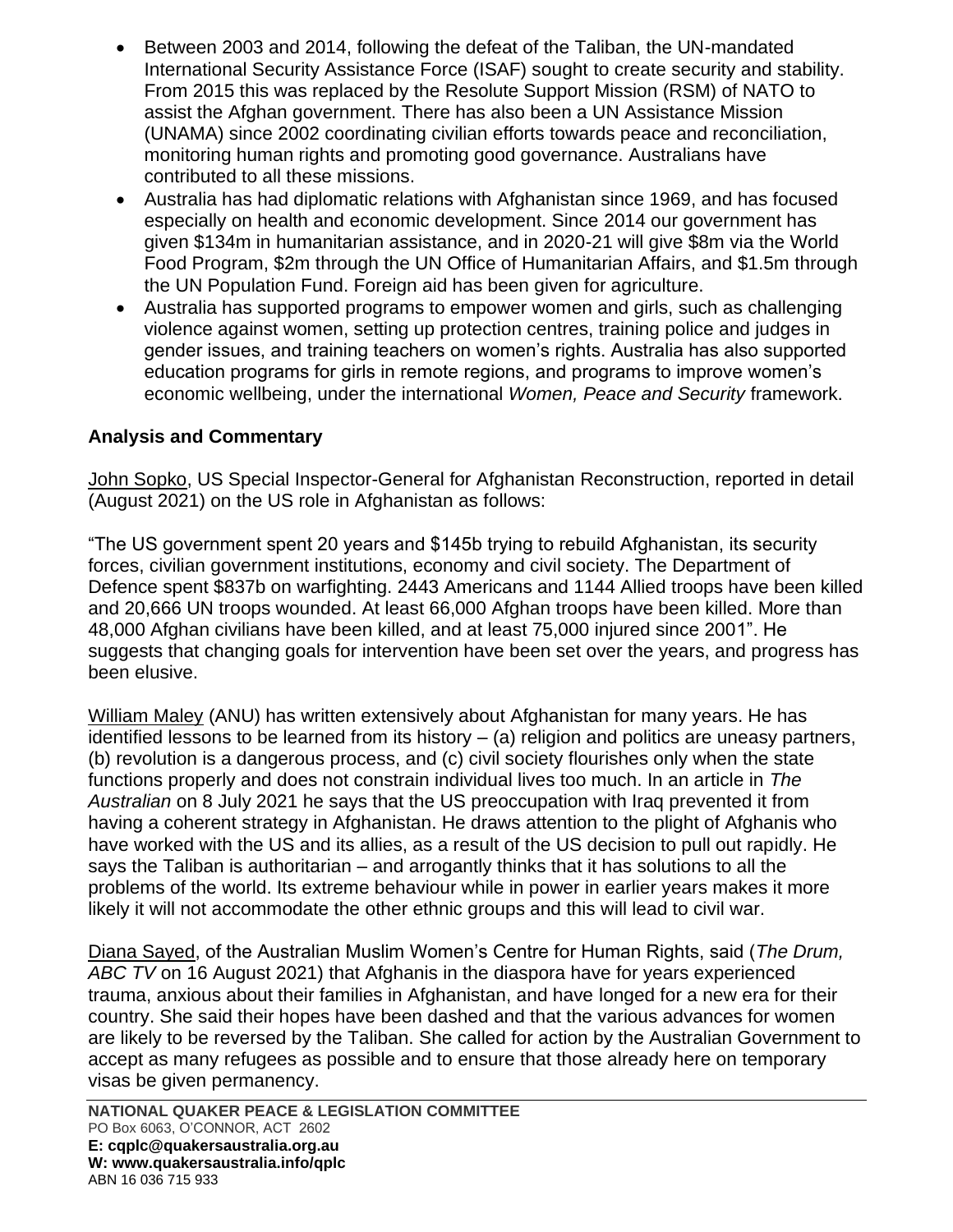Azadah Raz Mohammad (Melbourne University) wrote in *The Conversation* (17 August 2021) that most of those fleeing Afghanistan are women and children. She recalled that during the Taliban rule from 1996 women had to cover themselves, have a male companion when they left home, could not attend school or work outside the home, and not vote. Penalties including flogging were common. Today women hold many positions in government, politics and business, have many human rights and can attend universities. She fears that the return of the Taliban will lead to regressive moves including forced marriages and denial of education for girls and women.

# **Australia's Role**

David Watt (Parliamentary Library) said Australia first committed military personnel in 2001 (under the ANZUS Treaty). Between 2006 and 2010 Australia worked in partnership with the Netherlands in Uruzgan province, mainly doing mentoring and reconstruction. When the Dutch withdrew Australia joined the US-led multinational command to protect civilians and train Afghan soldiers "to combat a clear threat from international terrorism to both international security and our own national security" (*Australian Defence Minister* 2010). Police were added to the force to train local police.

Marcus Thompson (*The Australian*, 17 August 2021) reported that more than 26,000 Australian service men and women served in Afghanistan, and these veterans experienced many challenges. Many families were affected by their absences, infrequent contact, negative news stories, and constant uncertainty.

John Blaxland (ANU) wrote in *The Conversation* (17 August 2021) that Australia has a moral responsibility to get out as many Afghans who helped our activities there. He reflected that a vast military power has been outfoxed by a Taliban force that has outmatched the coalition for morale, resolve and endurance. Tony Walker (La Trobe University) commented in *The Conversation* (17 August 2021) that Australia's ill-considered participation in an open-ended commitment should attract censure.

Bernard Keane (*Crikey*, 17 August 2021) reminded us that our government has been slow to prosecute those soldiers alleged to have committed war crimes in Afghanistan, putting military reputation ahead of justice. He said "a proper accounting would recognise the failure of our military to prevent a culture of atrocities among our forces and the lack of justice for its victims".

The Australian Defence Association (ADA) says: "Australia's (not just the ADF's) focus must be on preventing future war crimes by ADF personnel. Not debating if war crimes in Afghanistan actually occurred. The reforms require structural and cultural change in some Special Forces units. Including the dismissal of personnel still in-denial about the severity of the problem after the Brereton Inquiry has reported in such detail. Some reforms cannot await the completion of any criminal and disciplinary proceedings. Emotive, partisan and other subjective calls for Ministers to intervene and veto command decisions instituting reform also risk proper civil-control-of-the-military as established by the Constitution, the Defence Act and tested Westminster-system conventions" (*ADA website*).

*Facts and Figures: There have been 41 combat deaths, 260 wounded, and over 500 veteran suicides, among Australian soldiers involved in Afghanistan*.

**NATIONAL QUAKER PEACE & LEGISLATION COMMITTEE** PO Box 6063, O'CONNOR, ACT 2602 **E: cqplc@quakersaustralia.org.au W: www.quakersaustralia.info/qplc** ABN 16 036 715 933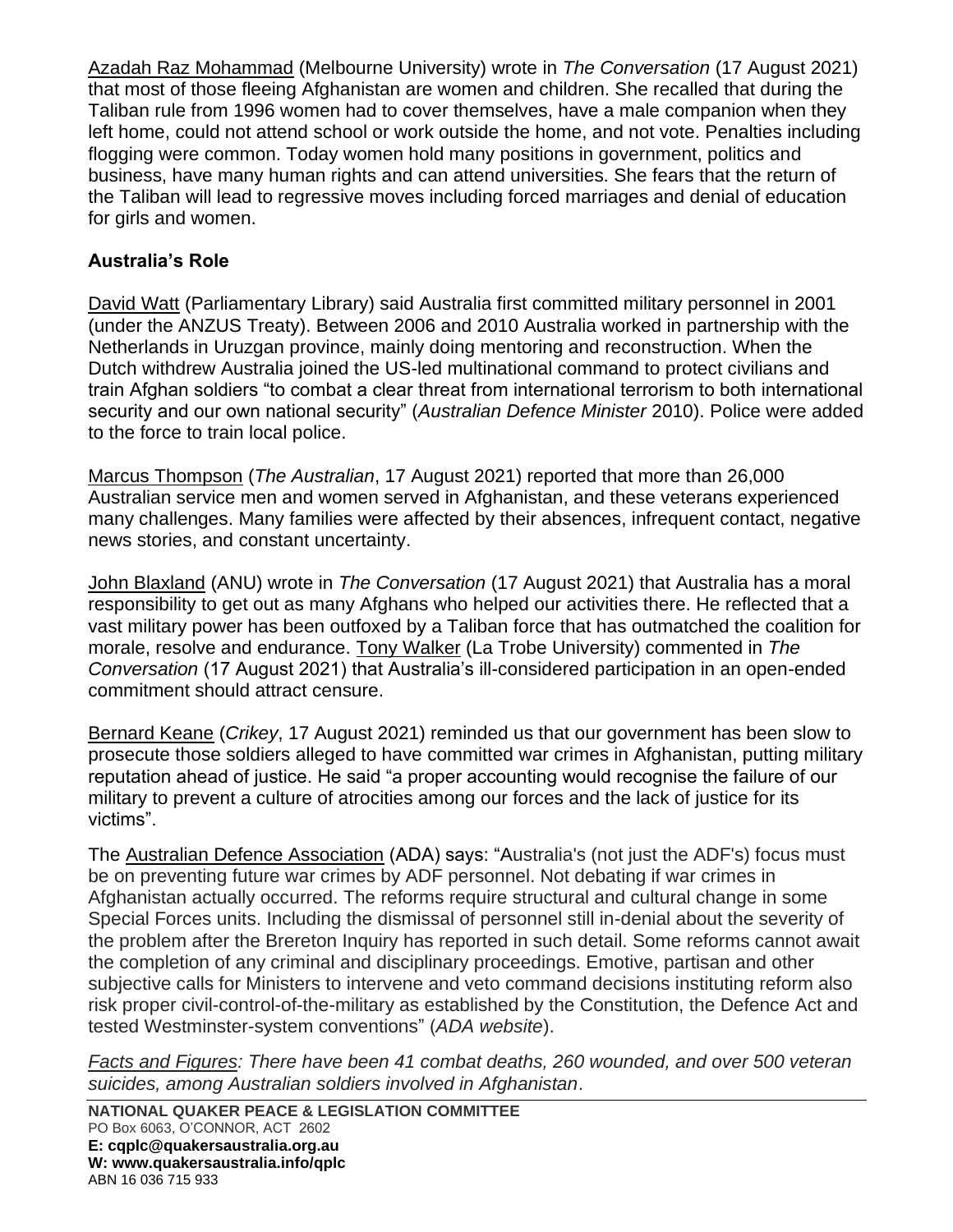# **Quaker and Related Responses**

The National Council of Churches in Australia (NCCA) – of which Quakers are members - has written to the Federal Government requesting a commitment for Afghan refugees by granting protection or citizenship to asylum seekers and refugees living in Australia or in immigration detention, matching the Canadian commitment to accept a further 20,000 Afghan refugees, and assisting Afghan Australians with urgent family reunion applications. The NCCA's peace agency Act for Peace is appealing for donations to assist its partners in Afghanistan help uprooted 50,000 families with food, shelter and vital health supplies. Contact <https://www.actforpeace.org.au/afghanistan>

British Quakers have appealed to their government to recognise its obligations and "expand safe and legal routes for migration and sanctuary to those who need it". They said that lasting peace and security will require investment in peace-building and human development, rather than war and violence. Priorities should be given to human rights, dignity and wellbeing. In addressing the roots of violence. (*Paul Parker, Recording Clerk for Britain Yearly Meeting*, 17 August 2021).

Several Friends are working to get a group of 20-25 young people (mostly Hazara) from the Afghan Peace Volunteers out of danger in Afghanistan. A human rights lawyer is helping get them on a list to bring there to Australia. Sponsors are needed for each person. Sponsors need to be willing to help arrange accommodation and other support while the person establishes themselves. Funds are being raised for the costs involved. If you can offer to be a sponsor, contact Dale Hess (VRM) at [d.hess@ozemail.com.au](mailto:d.hess@ozemail.com.au)

The AYM Presiding Clerk, Ann Zubrick, has (with QPLC help) sent a letter to the Minister for Immigration, Alex Hawke MP, acknowledging the Federal Government's granting of safe haven visa to 300 Afghan nationals and family members. The letter asks that the Government:

- expand the safe haven visa program to include those Afghans who have supported our role in Afghanistan;
- offer more than 3000 humanitarian visas to Afghans seeking to come to Australia, closer to the larger numbers accepted from Syrian and Iraqi refugees in 2015;
- grant permanent residency to the 4,200 Afghan nationals, currently living in Australia on temporary protection visas, who are eligible, as soon as possible;
- asks a number of questions about how the Government plans to respond to the ongoing needs of Afghans who are currently in holding camps run by the International Organisation for Migration, and for assisting Afghans in Australia who have grave fears for their families back in Afghanistan.

In April 2021 the Presiding Clerk wrote to the Prime Minister seeking support for two initiatives relating to the alleged war crimes by Australian soldiers – (a) reefer the Brereton report to an appropriate committee of the Parliament for public examination and response, and (b) extend the Resilient Agriculture and Livelihoods Initiative for Socio-Economic Development (REALISE) project supported by DFAT through Action Aid Afghanistan. There has so far been no reply to this approach, despite a reminder being sent recently. See [www.bluemountainspermacultureinstitute.com.au](http://www.bluemountainspermacultureinstitute.com.au/)